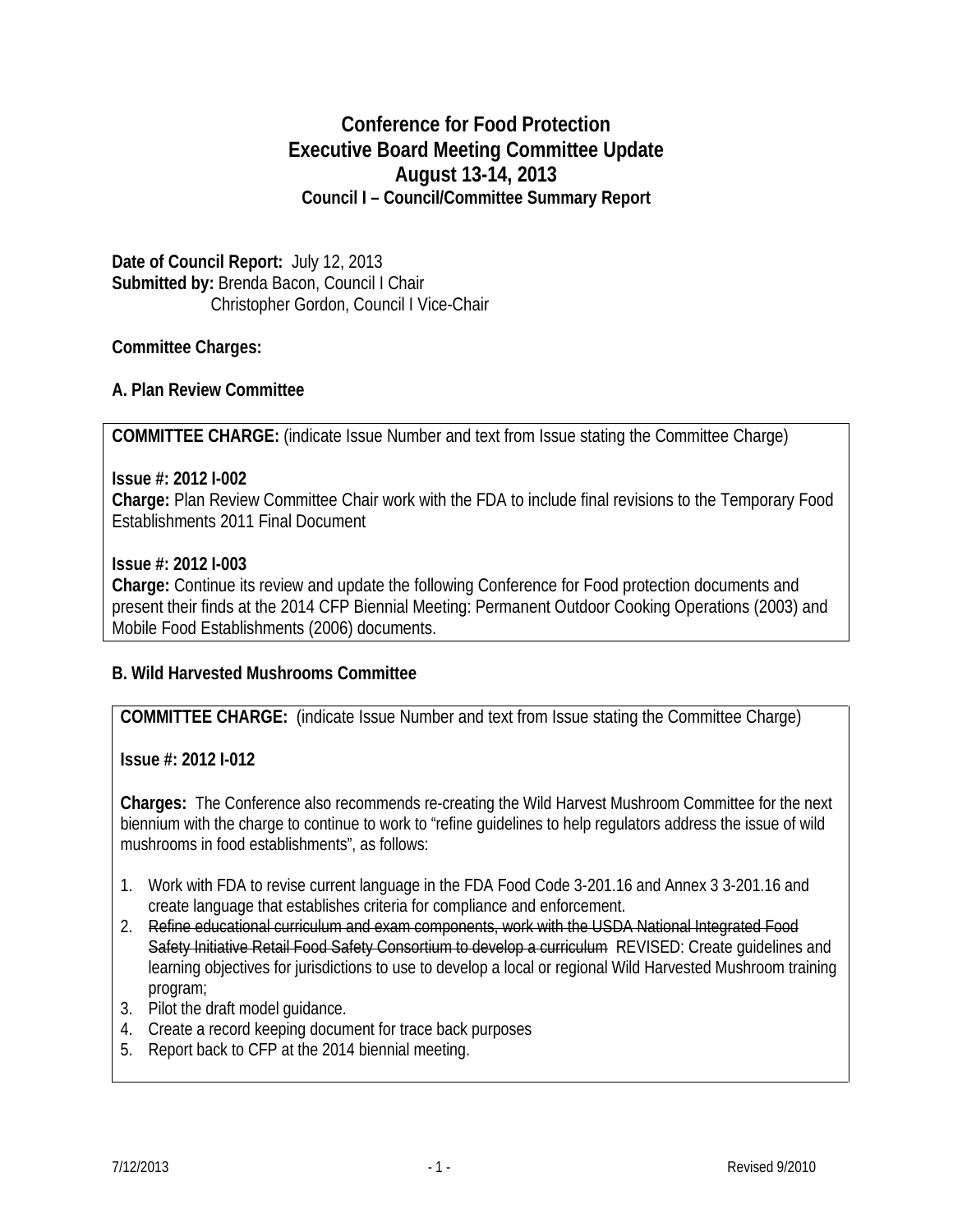# **C. HACCP Based Guidance for Meat and Poultry Processing at Retail**

**COMMITTEE CHARGE:** (indicate issue Number and text from Issue stating the Committee Charge)

### **Issue #: 2012 I-013**

**Charge:** The Conference recommends that a committee be established to:

(a) provide input on comprehensive Hazard Analysis Critical Control Point (HACCP) guidance materials under development by the Food Safety and Inspection Service (FSIS), in collaboration with the Association of Food And Drug Officials (AFDO),

(b) to assist in providing a uniform standard available for all regulatory jurisdictions in the evaluation of variance requests involving the processing of meat and poultry at retail food establishments, and (c) to better control meat and poultry processing activities at retail food establishments, utilizing the attached guidance materials that are being further developed by FSIS and AFDO, Model HACCP Plans for Retail Processing, and A Retail Food Establishment Guide for Developing a HACCP Plan - Meeting the Requirements of the FDA Food Code Variance in the Relation to Specialized Meat and Poultry Processing Methods),

(d) report back to the 2014 Biennial Meeting with the recommendation that a letter be sent to FDA asking that they consider if and how these guidance materials can best be incorporated into:

- 1. FDA Food Code Annex 2 (References, Part 3 Supportive Documents);
- 2. FDA Food Code Annex 4 (Management of Food Practices Achieving Active Managerial Control of Foodborne Illness Risk Factors), and
- 3. FDA's two HACCP Manual "Managing Food Safety ; A Manual for the Voluntary Use of HACCP Principles for Operators of Food Service and Retail Establishments," and "Managing Food Safety: A Regulator's Manual for Applying HACCP Principles to Risk-Based Retail and Food Service Inspections and Evaluating Voluntary Food Safety Management Systems")

## **D. Beef Grind Log Committee**

**COMMITTEE CHARGE**: (Indicate Issue Number and text from issue stating the Committee Charge)

**Issue #: 2012 I-014**

**Charge:**

a) Review the FSIS grinding log template and provide feedback to FSIS for consideration into future FSIS compliance guide on retail grinding logs and on its use at retail food establishments. b) Provide recommendations for supplier provided labels to accomplish record keeping within retail food establishments.

## **COMMITTEE'S REQUESTED ACTION FOR BOARD:**

All four Council I committees have been active.

Liza Frias the co-chair of the Plan Review Committee has moved from Retail Industry to Local Regulatory. Her co-chair is Catherine Cummins State Regulatory. With the majority of this committee's work having been completed and no clear non-regulatory person identified to replace her as co-chair we are requesting that both co-chairs remain in place until the next biennial meeting in Orlando.